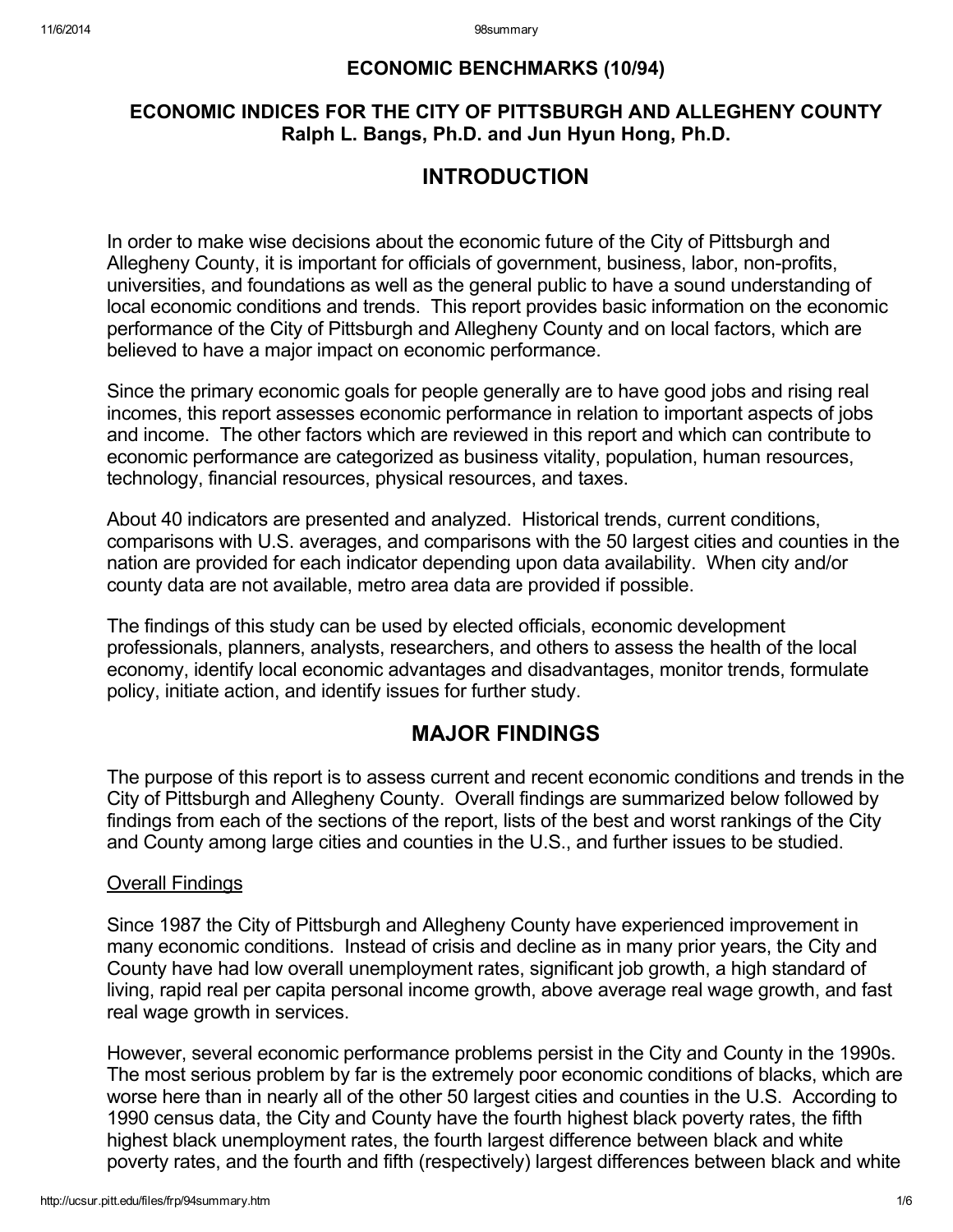unemployment rates. Further, the City of Pittsburgh has the sixth lowest black standard of living among large cities in the U.S.

The other economic performance problems facing the City and County are continuing losses of manufacturing jobs, insufficient growth industries beyond health services, higher job growth in below average wage industries than in above average wage industries, and decline of real manufacturing wages by about one percent per year.

In terms of factors which contribute to economic performance, the City and County's greatest assets or advantages in recent years have been a large and rapidly growing health care industry, growing numbers of domestic and foreign new business incorporations, the slowing of population loss, low school dropout rates, high levels of white collar workers, small numbers of workers involved in labor-management disputes, high levels of university R&D expenditures, a large number of research centers, a high number of patents, an extremely high concentration of bank deposits, a large number of domestic aircraft flights and passengers, the low cost of manufacturing space, and low state tax rates for small business.

The major disadvantages of the City and County have been low levels of manufacturing output relative to past and to U.S. output, low levels of reading and math skills among students in Pittsburgh public schools, high electric rates, and high state corporate net income taxes.

## Economic Performance

Overall unemployment rates in the City and County were below or equal to U.S. rates from 1987-1993. However, black and youth unemployment rates are presently several times overall white rates. Further, black economic conditions in the City of Pittsburgh and Allegheny County are among the worst in large U.S. cities and counties in terms of both black unemployment and the gap between black and white unemployment rates.

Total non-farm jobs as well as service industry jobs grew faster in Allegheny County than in the U.S. from 1987-1992. Service industry jobs were gained mostly in health, social and educational services. However, manufacturing jobs were lost at much faster rates in the County and the Pittsburgh region than in the U.S. and in most other large metro areas.

Total jobs in above average wage industries declined while jobs in below average wage industries increased from 1990 to 1993 in both Allegheny County and the U.S. Health services was the only above average wage industry to gain large numbers of jobs in Allegheny County from 1990 to 1993.

Allegheny County ranks in the top third of 41 of the largest counties in the U.S. for standard of living (average per capita personal income/cost of living).

Per capita personal income (in constant dollars) increased at a much stronger pace in Allegheny County and the Pittsburgh region than in the U.S. in the recent period, 1987-1992. During this period the County ranked second in per capita income growth among the nation's 50 largest counties. However, per capita personal income for blacks is only half that of whites in the City of Pittsburgh and Allegheny County.

Of the 14.4 percent increase in real per capita personal income in Allegheny County from 1987 to 1992, 9.0 percent came from earnings growth, 3.8 percent came from transfer payments growth, and 1.6 percent came from growth in dividends, interest, and rent. Earnings are composed of wages and salaries, fringe benefits, and proprietors' income. Earnings growth was generated primarily in services industries.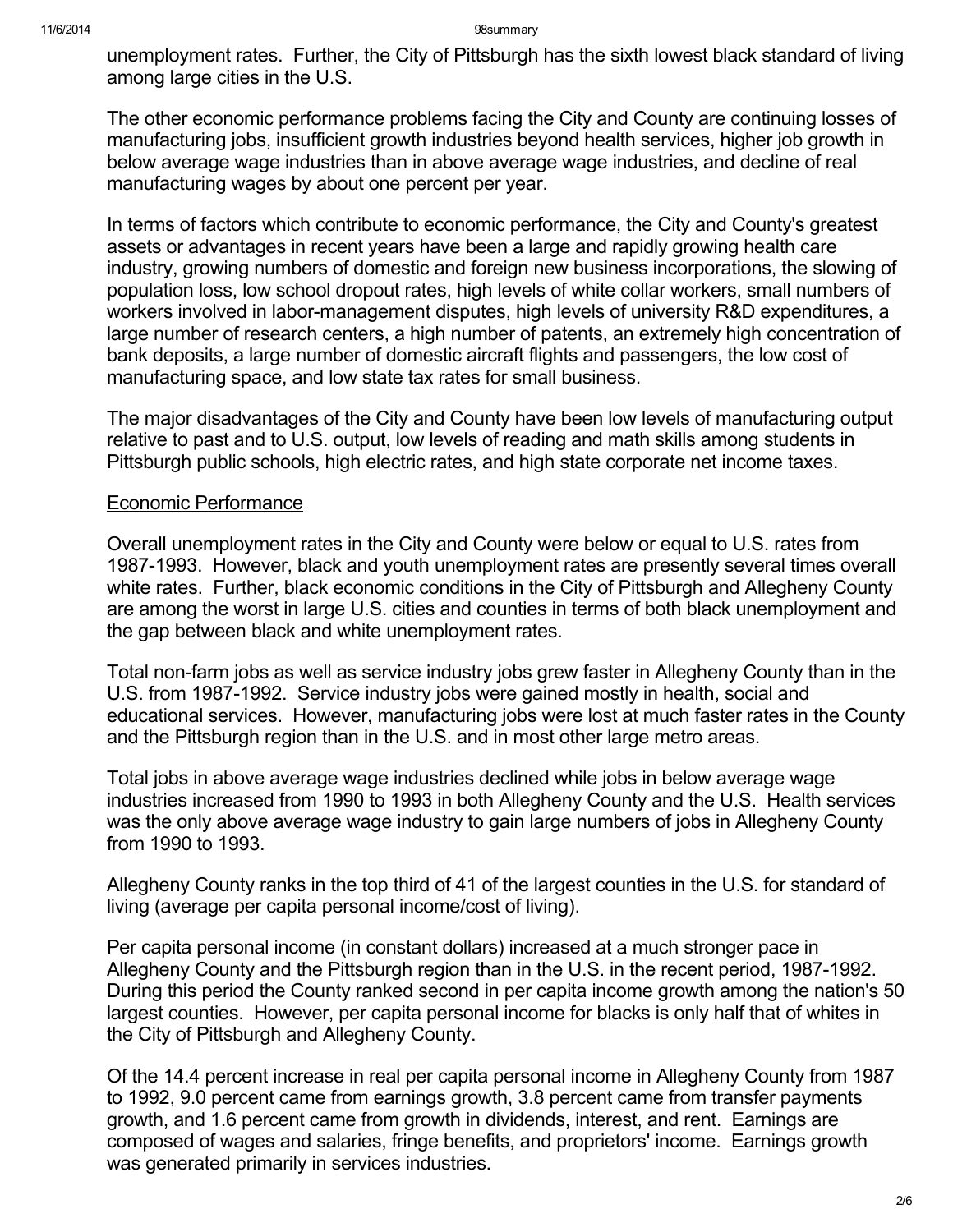#### 11/6/2014 98summary

In the last ten years in Allegheny County and the Pittsburgh region, real average annual wages in services greatly increased while real average annual wages in manufacturing declined significantly. These shifts reflect growing demand for labor in services and declining demand in manufacturing.

The poverty rate in the City of Pittsburgh is higher than in most other large cities while the rate in Allegheny County is about average for large counties. Black poverty rates in the City and County are much higher than those of whites and are among the highest of any large city or county in the U.S.

## **Business Vitality**

The number of domestic and foreign for-profit incorporations have increased dramatically in the last ten years in Allegheny County. However, compared to the U.S. and Pennsylvania, Allegheny County continues to have lower rates of new business incorporations.

In 1993 the City of Pittsburgh had an average level of business failures compared to that of other large cities in the U.S.

Growth in total, services, and manufacturing output in Allegheny County has not kept pace with growth rates in the U.S. for at least the last 25 years.

## Population

The City of Pittsburgh is the 40th largest city in the U.S., Allegheny County is the 19th largest county, and the Pittsburgh MSA (metropolitan statistical area) is the 18th largest metro area according to population counts in the 1990 Census.

Population decline slowed in the City of Pittsburgh and Allegheny County in the early 1990s according to Census estimates.

## Human Resources

The City of Pittsburgh and Allegheny County have slightly below average rates of college graduates in the adult population compared to other large cities and counties, although this is most likely due to the high percentage of elderly in the local population.

The City of Pittsburgh has a low rate and Allegheny County has a high rate of high school graduates enrolling in college.

Both the City of Pittsburgh and Allegheny County have relatively low secondary school dropout rates.

Both the City of Pittsburgh and Allegheny County have above average levels of managerial and professional workers compared to national averages but moderate levels compared to those of other large cities and counties.

Both the City of Pittsburgh and Allegheny County have above average levels of technicians, sales, and administrative support workers.

Both the City of Pittsburgh and Allegheny County have below average levels of skilled production workers.

The number of public and private-sector workers involved in labor-management disputes has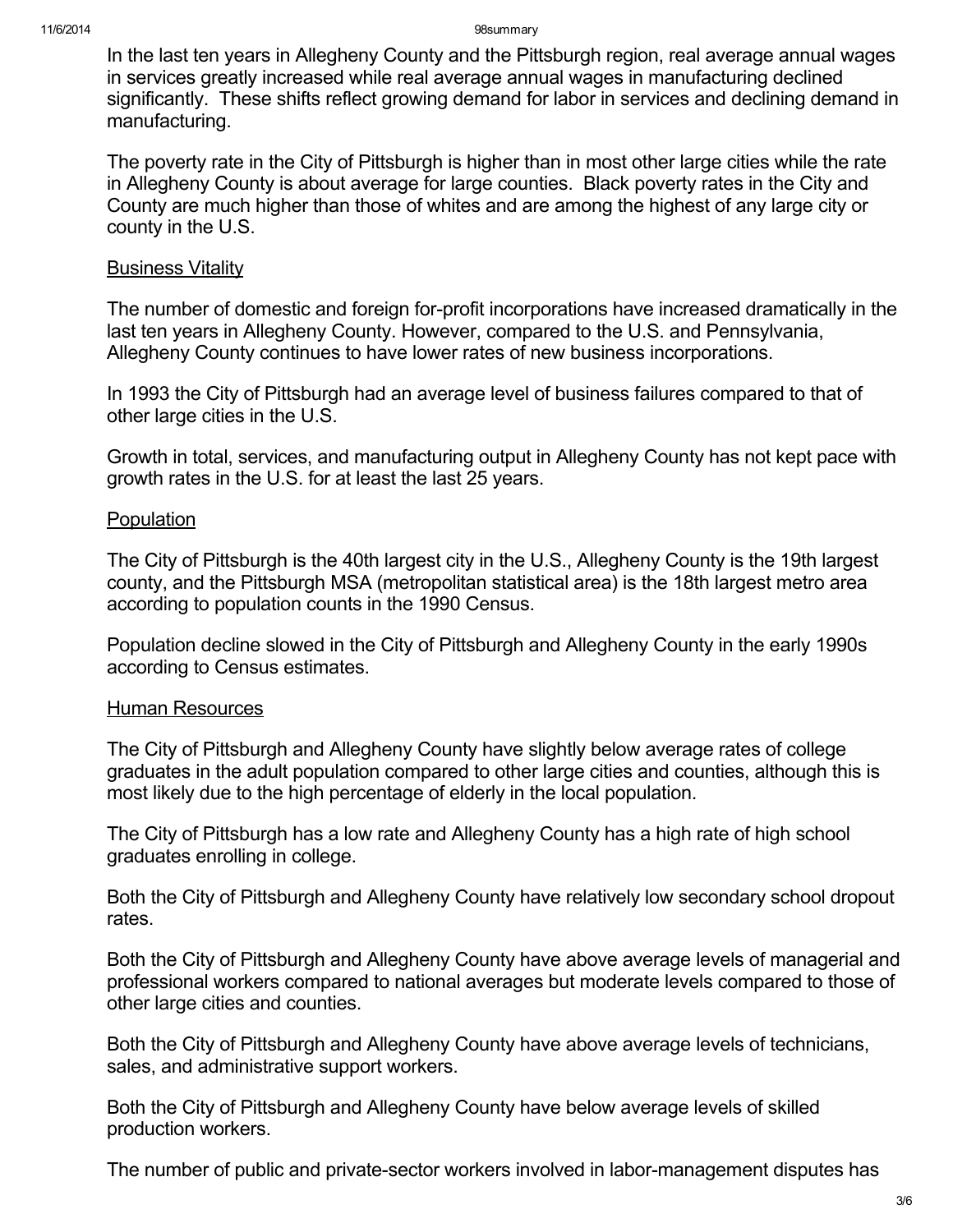greatly declined in the Pittsburgh region in the last 15 years and is now approximately equal to state and U.S. rates.

#### Technology Resources

The City of Pittsburgh is below average for large cities while Allegheny County is average for large counties in terms of number of scientists and engineers as a share of the population.

The City of Pittsburgh, Allegheny County, and the Pittsburgh region have a high level of university R&D expenditures.

The Pittsburgh region has a large number of government and industry research centers.

The Pittsburgh region has the 7th highest number of patents issued in the recent five-year period, 1988-92, among the 49 largest metro areas in the U.S.

#### Financial Resources

Allegheny County and the Pittsburgh region have extremely high levels of bank deposits per capita and rank second among large counties and metro areas.

## Physical Resources

The Pittsburgh International Airport has a large number of domestic flights each week, a small number of foreign flights, and a small amount of shipped cargo compared to that of most other large city airports.

Among large metro areas the Pittsburgh region has average vacancy rates for downtown class A office space, overall office space, and manufacturing space as well as average lease prices for overall office space and low prices for manufacturing space.

Electric costs for residential, commercial, and industrial customers are high in the City of Pittsburgh and Allegheny County relative to costs in most other large cities and counties.

## Taxes

The maximum corporate income tax rate in Pennsylvania, 11.99 percent, continues to be one of the highest in the nation despite a recent reduction from 12.25 percent.

## **Best Rankings**

| Area<br>Allegheny County & Pittsburgh<br><b>MSA</b> | Rank<br>$2nd$ highest (of 50)   | Indicator<br>Commercial bank deposits per capita |
|-----------------------------------------------------|---------------------------------|--------------------------------------------------|
| <b>Allegheny County</b>                             | 2 <sup>nd</sup> highest (of 49) | 1987-92 % ch in per capita pers inc              |
| City of Pittsburgh                                  | 3 <sup>rd</sup> lowest (of 50)  | School dropout rate                              |
| Pittsburgh MSA                                      | 7 <sup>th</sup> highest (of 49) | Patents issued                                   |
| Pittsburgh MSA                                      | 7 <sup>th</sup> highest (of 49) | Patents per 1 million pop                        |
| <b>Allegheny County</b>                             | 8 <sup>th</sup> lowest (of 50)  | Schooldropout rate                               |
| Pittsburgh MSA                                      | $9th$ lowest (of 37)            | Manufacturing rental rate/square ft              |
| Pittsburgh MSA                                      | 10 <sup>th</sup> highest (of    | University R&D per capita                        |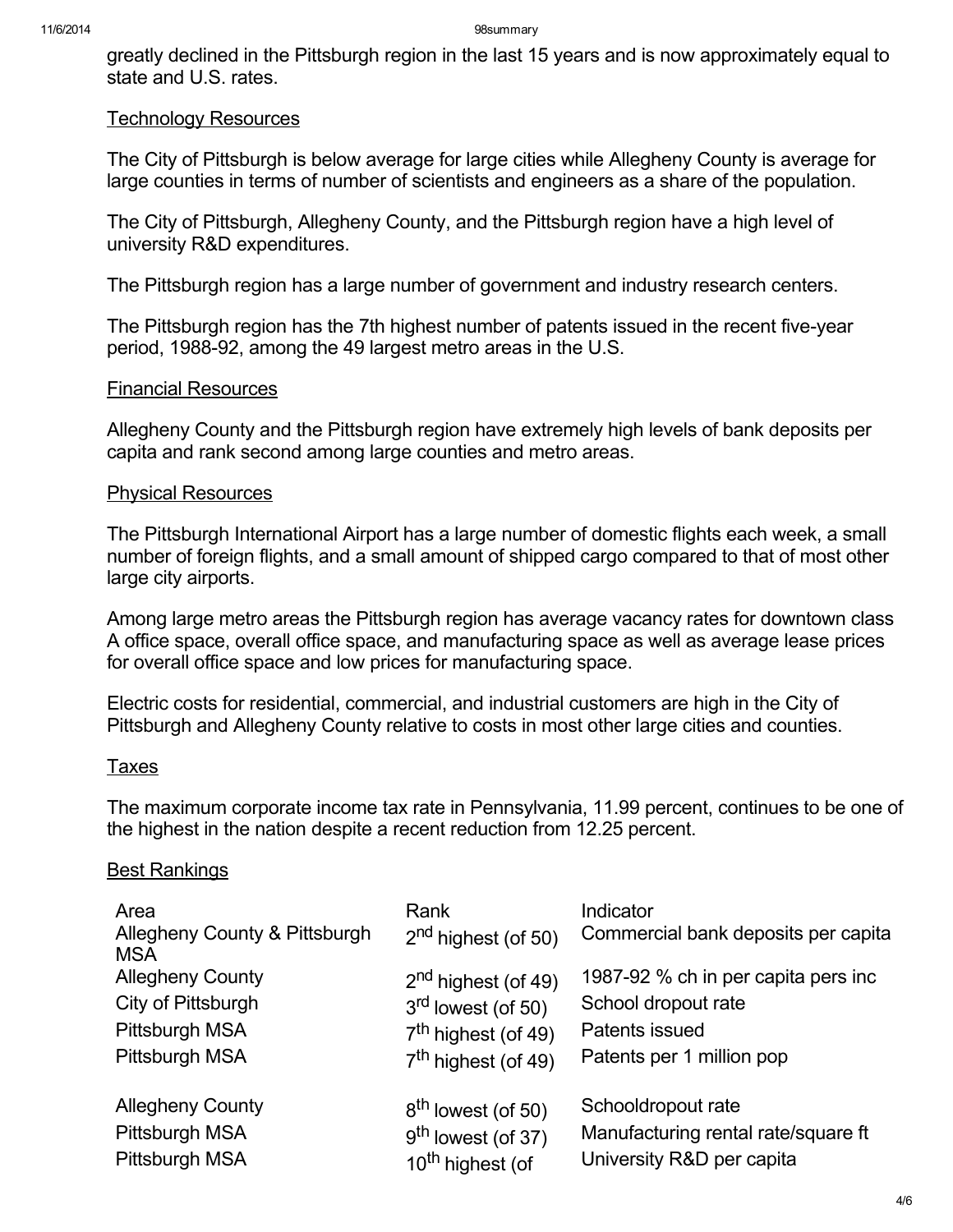11/6/2014 98summary

34)

## Worst Rankings

| Area                                     | Rank                            | Indicator                                   |
|------------------------------------------|---------------------------------|---------------------------------------------|
| State of Pennsylvania                    | 1 <sup>st</sup> highest (of 50) | Max corp income tax rate, December<br>1993  |
| City of Pittsburgh                       | $3rd$ highest (of 50)           | Residential electric rate in 1991           |
| City of Pittsburgh                       | $4th$ highest (of 50)           | Racial disparity of unemployment in<br>1990 |
| City of Pittsburgh & Allegheny<br>County | $4th$ highest (of 50)           | Black poverty rate in 1989                  |
| City of Pittsburgh & Allegheny<br>County | $4th$ highest (of 50)           | Racial disparity of poverty 1989            |
| <b>Allegheny County</b>                  | 5 <sup>th</sup> highest (of 50) | Racial disparity of unemployment in<br>1990 |
| City of Pittsburgh & Allegheny<br>County | $5th$ highest (of 50)           | Black unemployment rate in 1990             |
| <b>Allegheny County</b>                  | 5 <sup>th</sup> highest (of 50) | Percent pop loss from 1987-92               |
| City of Pittsburgh                       | 8 <sup>th</sup> lowest (of 46)  | Black standard of living in 1989            |

## Issues To Be Studied

Further analysis is needed to explain and better understand some of the findings of the report. For example:

- What explains good or poor overall performance and black performance in the City of Pittsburgh, Allegheny County, and other large cities and counties in the U.S.?
- To what extent are findings on black economic conditions affected by age distribution, especially, a large share of elderly?
- To what extent has the gap between high and low income residents of the City and County changed in the past decade?
- To what extent has the share of skilled workers changed among all production workers in the City and County?
- To what extent are the extensive deposits of large banks in Allegheny County invested in the region?
- Is the decrease in state corporate income tax rates likely to have much impact on job growth in the City and the County?

# DETAILED FINDINGS

In this section of the report each indicator is graphically presented in three ways depending upon data availability:

Line graphs to compare long-term trends and conditions in the City of Pittsburgh, Allegheny County, and the U.S.